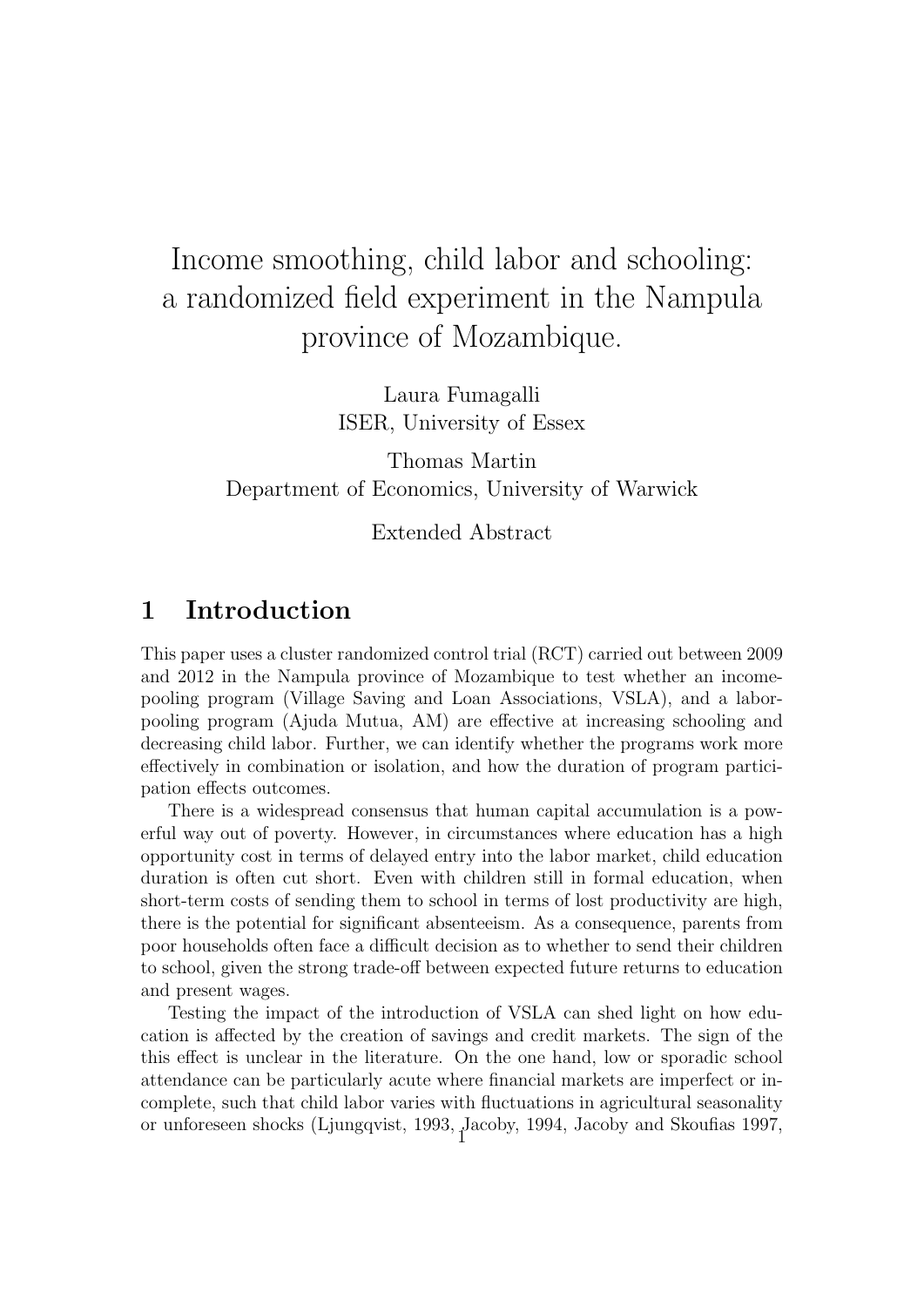Ranjan, 2001, Beegle et al., 2003, Dillon, 2008, Edmonds et al., 2010, Duvendack and Palmer-Jones 2012, Landmann and Frölich, 2013). On the other hand, recent work has shown that increasing household access to financial markets and saving opportunities, does not necessarily lead to an increase in the accumulation of human capital and a reduction of child labour (Wydick 1999, Menon, 2004, Shimamura and Lastarria-Cornhiel 2010, Nelson, 2011, Augsburg et el., 2012). If, for example, improved access to credit helps open a new business, the opportunity cost of schooling increases and child labour becomes more desirable. In addition, if households perceive that new a business is likely to last, child labor can be seen as a form of specific human capital more desirable than general human capital acquired at school (see: Becker, 1962; Acemoglu and Pischke, 1999). Moreover, if saving helps smooth consumption, education becomes less important as an insurance against future income fluctuations.

Testing the impact of AM on schooling permits us to study the effect of an exogenous increase in both the availability and productivity of external labor. The former follows from increased labor supply, and the latter follows from the reciprocity of the program decreasing the incentives for shirking. If child labor was previously hired to cope with labor shortages during emergencies and to avoid moral hazard and shirking, the introduction of the AM should lead to a decrease in child labor and an increase in education.

The programs were tested between 2009 and 2012 in Nampula; a rural, poor and chronically undernourished province in the north east of Mozambique. VSLA provide households with basic financial services by providing a framework to pool incomes into a single saving fund, which can be borrowed at low interest rates. AM is a rotating labor program of mutual help, which allow labor to be pooled across households under the assumption of reciprocity, rather than for a wage.

The programs have been implemented with the aim of providing risk-mitigating strategies enabling households to smooth income and labor supply across fluctuations due to seasonality in agriculture, as well as across health and economic shocks. Specifically, VSLA were expected to provide access to cash through savings, to stop consumption from dropping, particularly during the prolonged annual 'hungry season' from January to March. AM was expected to achieve the same aim by making it possible to rely on constant labor supply to smooth the effects of predicted or unpredicted productivity shocks such as a worker's illness (see also: Krishnan and Sciubba, 2009; Fafchamps, 2011).

Moreover, both programs were expected to provide participants with incomegenerating and asset-building mechanisms. Mainly through their credit component, VSLA were expected to make it possible for households to expand old business or enter new, more profitable ones, for example by switching from subsistence to high value agriculture. AM was expected to permit households to meet increases in labor demand associated with collective building and construction work (Marsh, 2003), and to increase labor productivity by making problems of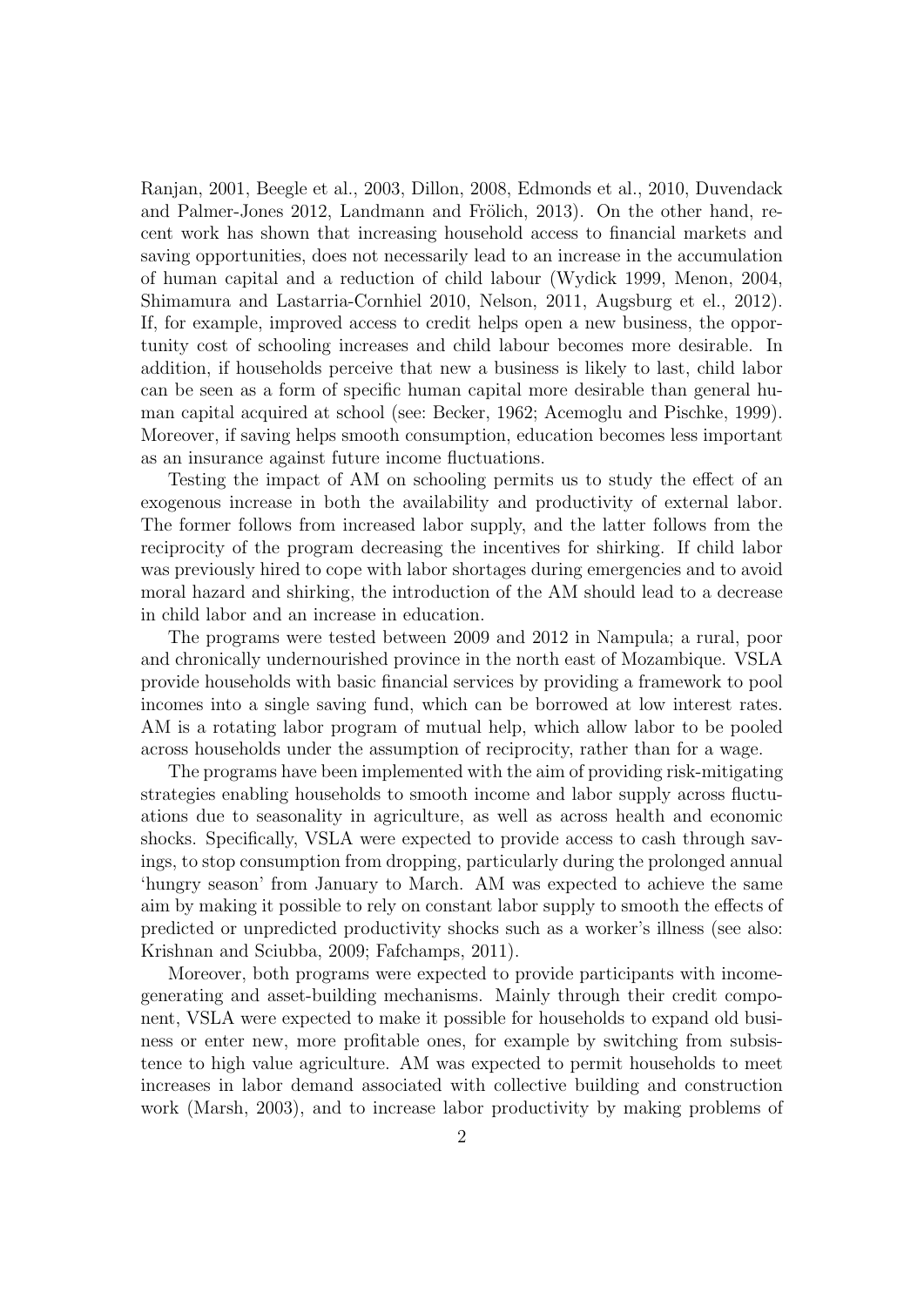moral hazard less likely.

To date, there is little experimental evidence on the effect VSLA or similar savings groups, although the existing evidence is generally positive. In fact, VSLA and similar schemes are found to be associated with increases in consumption and asset holding, food intake (Deininger and Liu, 2009, Bundervoet, 2012, Ksoll et al., 2012), and preventive health (Dupas and Robinson, 2013). However, no evidence is available on the effects of such programs on education and child labor. This paper fills this important gap in the literature by relying on a novel dataset with detailed information on both schooling (enrollment, attendance and grade repetition) and child labor, and on their substitution in response to exogenous shocks.

The paper has important policy implications given that VLSA are currently been widely implemented across the developing world as credible, less costly, and more flexible alternatives to standard micro-finance programs, which have been shown incapable of reaching the rural poor, since they rely on formal, centrally regulated financial institutions typically located in urbanised areas (see: Amendriz and Murdoch, 2005; 2010, Stewart et al, 2010, Greaney et al., 2013). Crucially, these positive effects are found to be relevant especially for the ultra-poor (Bundervoet, 2012).

We are aware of no evidence on AM, or interactive effects between programs. Thus, whether AM work in isolation or in combination with VSLA is an open question. One can hypothesize that the effectiveness of VSLA and AM will rely on the strength of trust between group members: the greater the trust, the more willing members are to save and work together. Thus, if AM or VSLA generate trust between members, then a virtuous cycle could ensue, whereby members become more and more integrated, save and work more, and so on. This cycle could be stronger in areas where both VSLA and AM are in operation. Alternatively, the two programs could crowd each other out, such that the effect of the programs in combination is less than the sum of the programs in isolation.

## 2 Program Descriptions

The primary function of VSLA is to allow households to pool incomes, in a secure and manageable fashion. VSLA are typically composed of 15 to 20 self-selecting households, who meet regularly 3 or 4 times a month to pool income into a common fund, which can then be lent out to group members at group agreed interest rates. Typically, credited money is used to invest in existing or new business, or to cope with shortfalls in income due to unforeseen shocks such as illness or death. Interest rates are typically around 10-20%, much lower than commercial alternatives, and interest payments are invested back into the common fund. For security, funds are kept in a lock-box which requires three different members of the group to open (the members are rotated). To limit misuse, money is lent only when all participants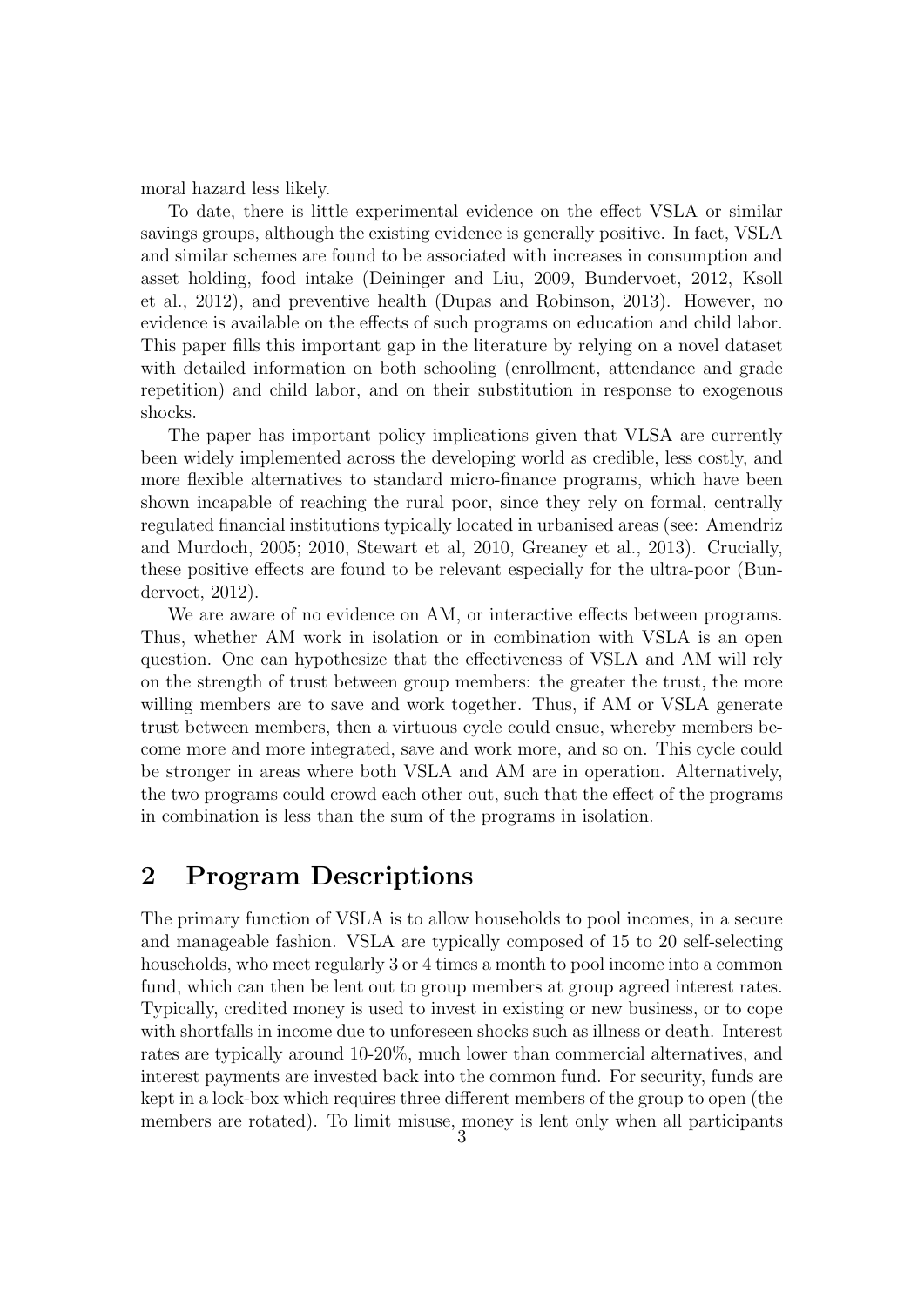are present to vote on the borrower's stated usage, amount and interest rate. The fund also has an emergency pool, which cannot be lent, and is to be used in case of necessity. The contributions are discretionary, however, contributions are made with a saving cycle end data in mind, at which point all funds are redistributed to the members proportional to the individual's total contribution. Cycles typically last between 8 and 12 months.

Individuals who fail to repay the loan in time are shunned from the group, and often from the community at large. Aside from the start-up costs of providing information, materials and monitoring, VSLA require limited external resources, in terms of time or money, as they rely upon strength on local networks and the transparency and sharing of information (Greaney et al., 2013). VSLA have been developed as a more transparent, structured and democratic version of informal savings groups found in rural villages across many developing countries (for similar, earlier programs, see: Besley et al., 1993; 1994, Banerjee et al., 1994).

The AM's primary function is to allow households to pool labor resources, on the basis of reciprocity rather than wage. The AM groups typically consist of four neighboring households, who meet four times a week, usually for a couple of hours each time. All members of the group work together for the benefit of one household on a given day, for another on the next convenient day, and so on. Activities generally include farming, building and/or repair work of members' houses (for example, building improved toilet facilities). Thus, AM is an alternative to VSLA for coping with temporary shortfalls in labor. As with VSLA, the AM relies on very limited external assistance, but on strength of local networks. Indeed, shirker households can be shunned by the group, and potentially the wider community. To date, there is no experimental evidence on the AM. This is in spite of other forms of non-pecuniary mutual help, similar to the AM, having being practiced for many years in Mozambique, and endorsed by their government, with evidence that they have proven to be extremely resilient (Marsh, 2003). So, again, more AM evidence is of vital importance.

### 3 Methodology

The programs were introduced in Nampula in 2009 as an RCT. Eight of Nampula's 15 districts were selected and paired into four 'arms', the control and one for each treatment: VSLA in isolation, AM in isolation and VSLA/AM in combination. The pairing was chosen such that a number of important indicators were comparable across arms, including: demographics, market access, food availability, climatic conditions. Since the programs were offered to all households in the treated districts, but not all households ended up participating, our project will primarily estimate the intention to treat (ITT) effect: the program effect on the areas offered the programs. This is an important measure, since programs are often targeted by region rather than by household.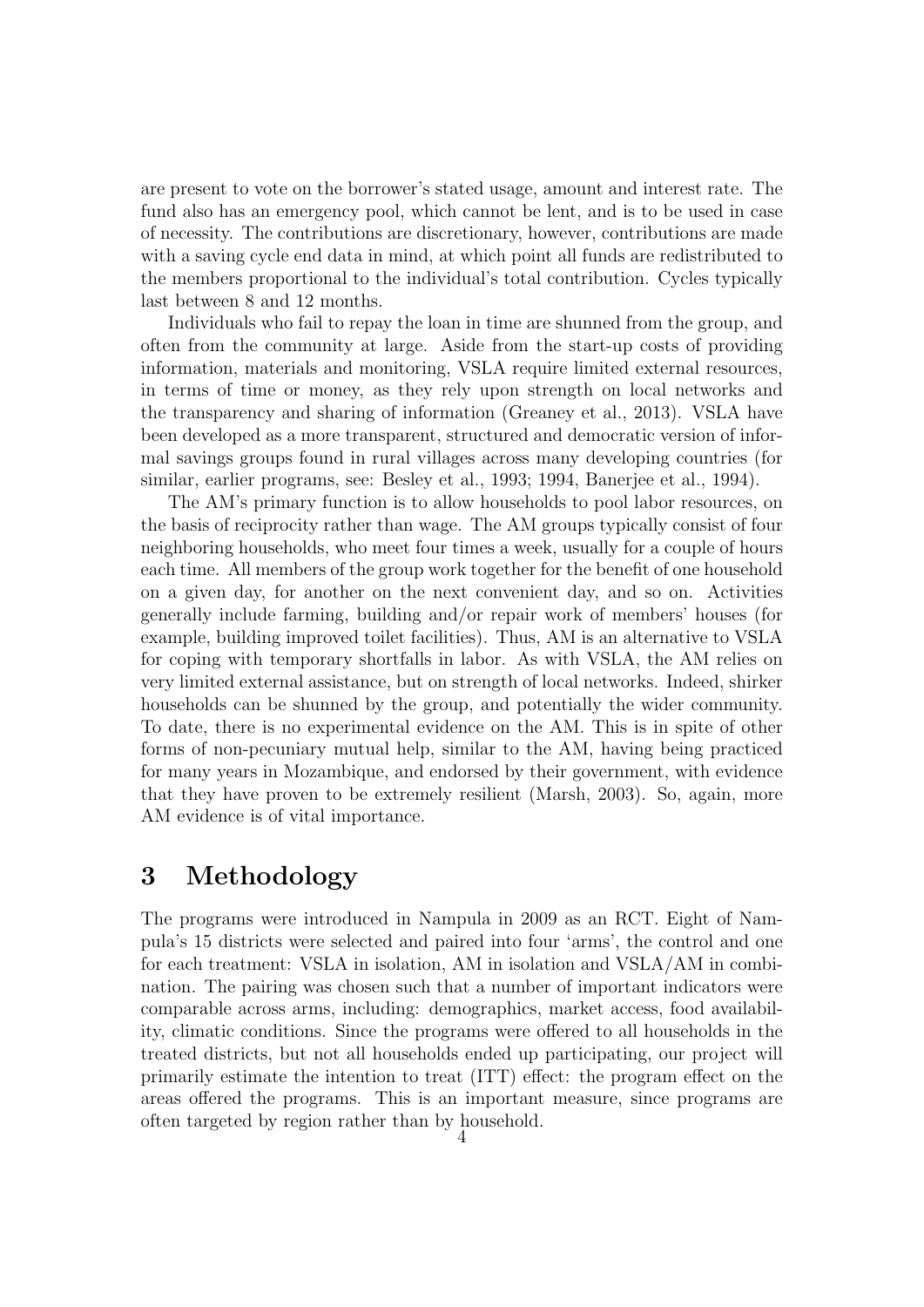Baseline date were collected in 2009. The sampling followed a two-stage design. In the treated districts households were sampled from the 'enrollment lists', i.e., the lists of households which had signed up for the respective programs. In the control districts the sampling frame was the list of enumeration areas (EAs) defined in the 2007 Mozambique census. The primary sampling units (PSUs) were VSLA and/or AM groups from the enrollment lists in the treated arms, and EAs in the control districts. In both cases, secondary sampling units (SSUs) were households from within each of the PSUs. The final sample size in the baseline survey was approximately 1700. Endline data were collected three years later, in 2012. Significant efforts were made to follow households, the final attrition between waves was approximately 10%.

Since the randomization was carried out at the district level, and given that households were interviewed both pre and post treatment, the natural estimation strategy is to use the difference in difference estimator (DD). For the DD estimator to identify the causal effect, the common trend assumption must hold: in absence of the treatment, the control and treatment arms follow parallel trends. This assumption is likely to fail in the presence of either asymmetric shocks or differences in pre-treatment growth paths across arms. We control for the former by using unique detailed information on exogenous shocks available in our data. The process of selecting arms with comparable indicators should increase the likelihood of the latter, under the assumptions that households with comparable starting points are also more likely to change at comparable rates.

Our randomization ensures that the programs have not been intentionally introduced into regions with the highest expected benefits. However, it does not solve the household selection problem, whereby households that participate in the programs are systematically different from those who do not. Because we use the DD method, household selection will not bias our results if the systematic differences are constant over time. However, household selection causing systematic differences in trends can bias our results. Thus, we combine our DD models with propensity score weighting (PSW), such that households in the treatment arms which are more comparable to those in the control are given a greater weight in the regressions (see, Hirano and Imbens, 2001 and Hirano et al., 2003, Ravallion, 2008 for an overview of the methods and and Deininger and Liu 2009, Van de Walle and Mu., 2008, and Wang et al., 2009 for applications). Further, in the PSW models we are comparing households in the treated with more 'similar' households in the control, thus our estimates move towards the the average treatment effect on the treated (ATT): the program effect on those who participated in the program.

### References

ACEMOGLU, D., AND J.-S. PISCHKE (1999): "The Structure of Wages and Investment in General Training," Journal of Political Economy, 107(3), 539–572.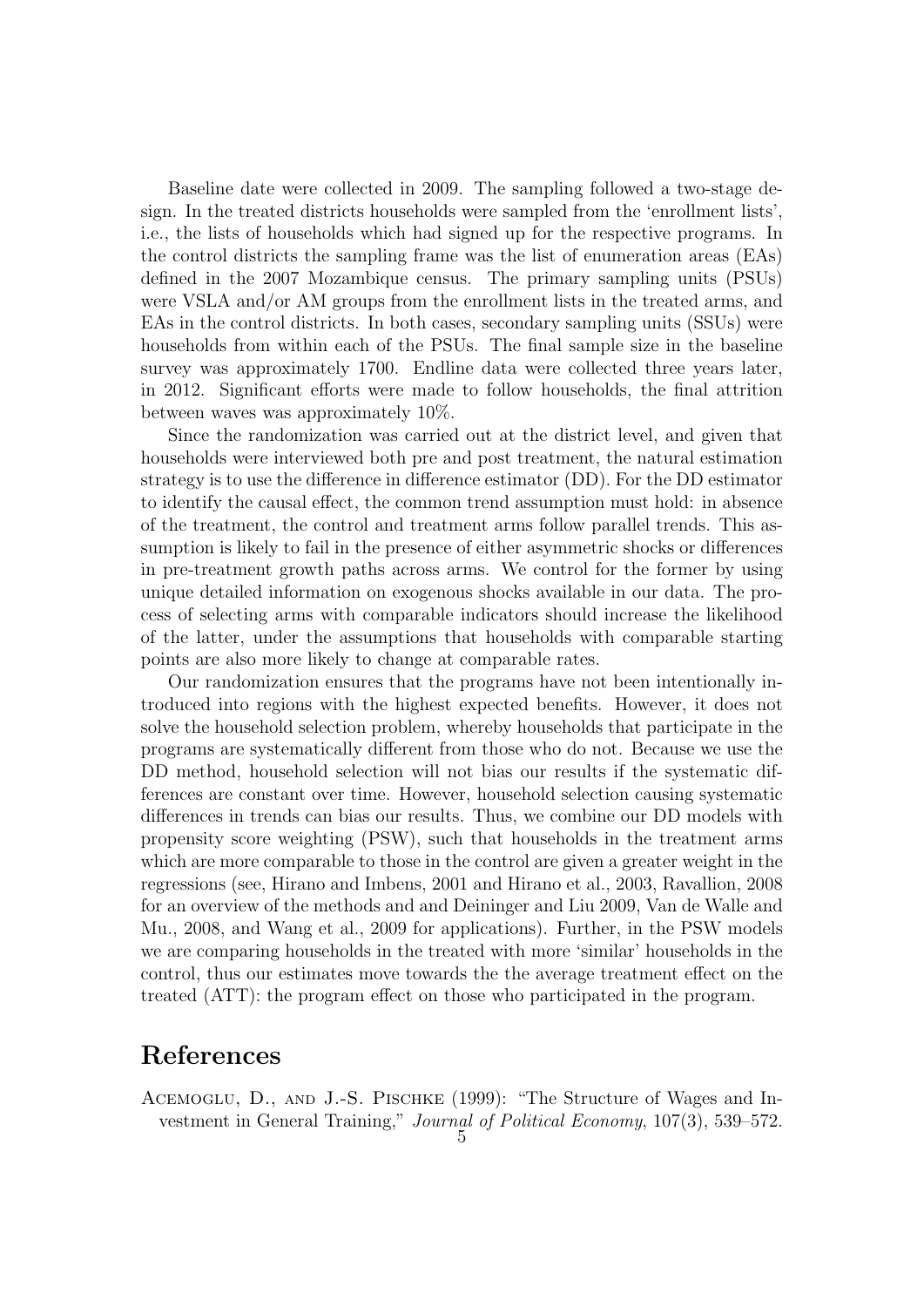ARMENDARIZ, B., AND J. MORDUCH (2005): The Economics of Microfinance. MIT Press: Cambridge, MA.

(2010): The Economics of Microfinance, Second Edition. MIT Press: Cambridge, MA.

- Augsburg, B., R. De Haas, H. Harmgart, and C. Meghir (2012): "Microfinance at the Margin: Experimental Evidence from Bosnia and Herzegovina," Discussion paper, SSRN.
- BANERJEE, A., BESLEY, AND T. GUINNANE (1994): "Thy Neighbor's Keeper: The Design of a Credit Cooperative with Theory and a Test," Quarterly Journal of Economics, pp. 491–515.
- Becker, G. S. (1962): "Investment in Human Capital: A Theoretical Analysis," Journal of Political Economy, 70, 9.
- BEEGLE, K., R. H. DEHEJIA, AND R. GATTI (2003): "Child labor, income shocks, and access to credit," Policy Research Working Paper Series 3075, The World Bank.
- BESLEY, T., S. COATE, AND G. LOURY (1993): "The Economics of Rotating Savings and Credit Associations," American Economic Review, 83(4), 792–810.
- BESLEY, T., S. COATE, AND G. LOURY (1994): "Rotating Savings and Credit Associations, Credit Markets and Efficiency," Review of Economic Studies, 61(4), 701–19.
- BUNDERVOET, T. (2012): ""Small Wonders? A Randomized Controlled Trial of Village Savings and Loans Associations in Burundi."," International Rescue Committee.
- DEININGER, K., AND Y. LIU (2009): "Economic and social impacts of self-help groups in India," Policy Research Working Paper Series 4884, The World Bank.
- DILLON, A. (2008): "Child labor and schooling responses to production and health shocks in northern Mali:," IFPRI discussion papers 755, International Food Policy Research Institute (IFPRI).
- Dupas, P., and J. Robinson (2013): "Why Don't the Poor Save More? Evidence from Health Savings Experiments," American Economic Review, 103(4), 1138–71.
- Duvendack, M., and R. Palmer-Jones (2012): "High Noon for Microfinance Impact Evaluations: Re-investigating the Evidence from Bangladesh," The Journal of Development Studies, 48(12), 1864–1880.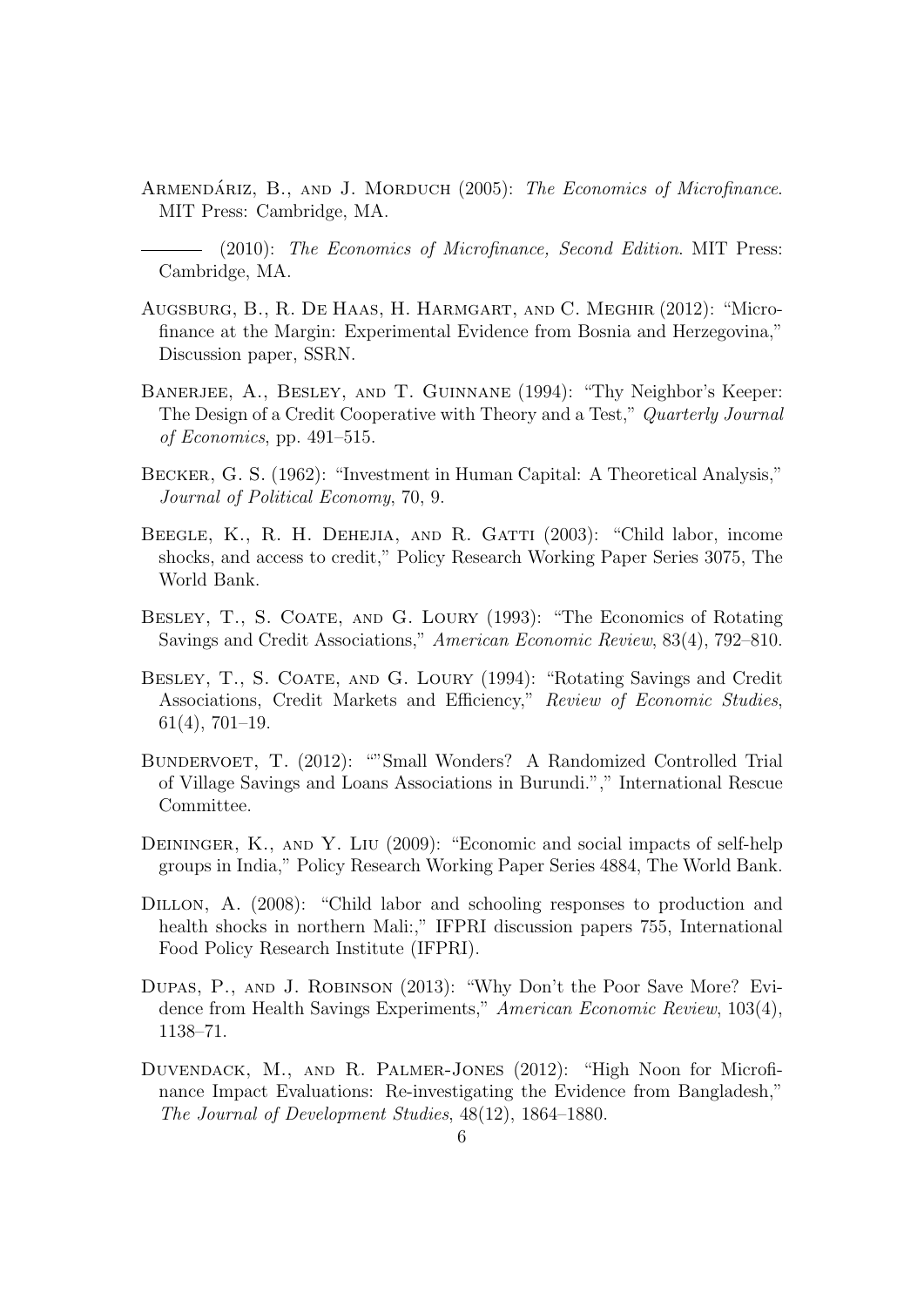- Edmonds, E. V., N. Pavcnik, and P. Topalova (2010): "Trade Adjustment and Human Capital Investments: Evidence from Indian Tariff Reform," American Economic Journal: Applied Economics, 2(4), 42–75.
- Fafchamps, M. (2011): "Risk Sharing Between Households", Handbook of Social Economics, Volume 1Achap. Risk Sharing Between Households. North-Holland, San Diego and Amsterdam.
- Greaney, B., J. P. Kaboski, and E. V. Leemput (2013): "Can Self-Help Groups Really Be 'Self-Help'?," NBER Working Papers 18970, National Bureau of Economic Research, Inc.
- HIRANO, K., I. G., AND G. RIDDER (2003): "Efficient Estimation of Average Treatment Effects using the Estimated Propensity Score," Econometrica, 71, 1161–1189.
- Hirano, K., and G. Imbens (2001): "Estimation of Causal Effects using Propensity Score Weighting: An Application to Data on Right Heart Catheterization," Health Services and Outcomes Research Methodology, 2, 259–278.
- Jacoby, H. G. (1994): "Borrowing Constraints and Progress through School: Evidence from Peru," The Review of Economics and Statistics, 76(1), 151–60.
- JACOBY, H. G., AND E. SKOUFIAS (1997): "Risk, Financial Markets, and Human Capital in a Developing Country," Review of Economic Studies, 64(3), 311–35.
- Krishnan, P., and E. Sciubba (2009): "Links and Architecture in Village Networks," Economic Journal, 119(537), 917–949.
- Ksoll, C., L. H., J. Lonborg, and O. Rasmussen (2012): "The Impact of Community-Managed Microfinancenance in Rural Malawi. Evidence from a Cluster Randomized Control Trial," Manuscript, University of Southern Denmark.
- LANDMANN, A., AND M. FRÖLICH (2013): "Can Microinsurance Help Prevent Child Labor? An Impact Evaluation from Pakistan," IZA Discussion Papers 7337, Institute for the Study of Labor (IZA).
- Ljungqvist, L. (1993): "Economic underdevelopment : The case of a missing market for human capital," *Journal of Development Economics*,  $40(2)$ , 219–239.
- Marsh, R. (2003): "Working with local institutions to support sustainable livelihoods," Discussion paper, FAO, Rome.
- Menon, N. (2004): "The Effect of Investment Credit on Children's Schooling: Evidence from Pakistan," Discussion paper, SSRN.